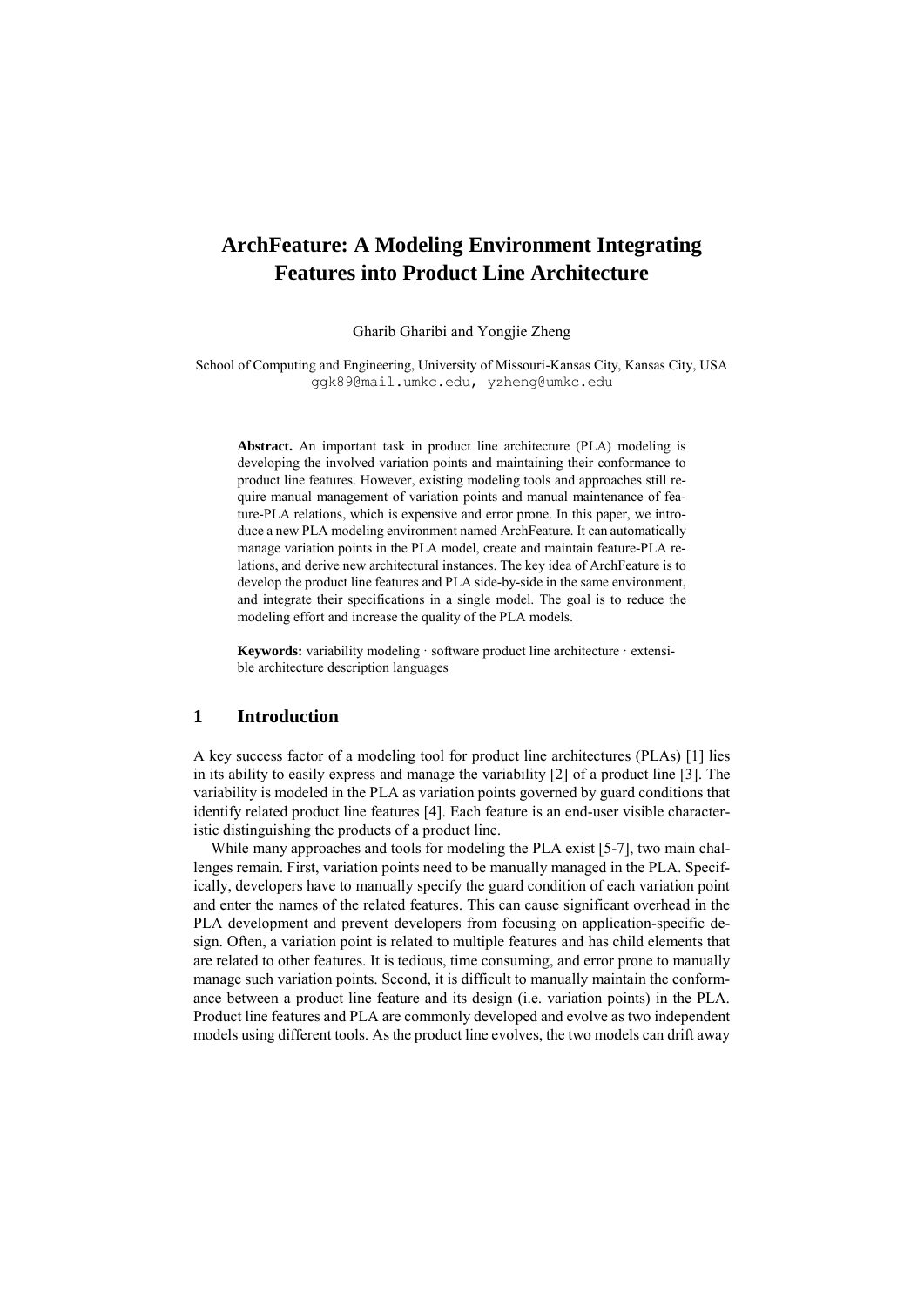and become inconsistent. For instance, a feature can translate to multiple scattered variation points in the PLA. If this feature is removed, the developer needs to manually inspect the entire PLA model to identify the related variation points and remove them. This process can introduce inconsistencies and create a conceptual discrepancy between the product line features and architecture in terms of the defined variability.

In this paper, we present a novel PLA modeling approach and a tool called ArchFeature. The goal is to reduce the modeling effort and increase the quality of the PLA models. ArchFeature supports side-by-side development and evolution of product line features and PLA in a modeling environment. It provides a number of automated functions, including (1) managing variation points in the PLA, (2) creating, maintaining, and visualizing the feature-PLA relations, and (3) deriving new architectural instances. The essence of ArchFeature lies in its modeling approach, which integrates the specifications of features, PLA, and their relations in a single model. It is based on an extension of an existing architecture description language (ADL) called xADL [\[8\]](#page-6-5). Overall, ArchFeature has the following benefits:

- *Reducing the time and effort required to develop and maintain the PLA models.*  ArchFeature completely encapsulates the management of variation points in the PLA from the developer. Given an architectural change made for a product line feature, ArchFeature can automatically update the related variation points and their guard conditions. This also increases the quality of the PLA model in terms of variability definition.
- **•** Bridging the abstraction gap between the product line features and PLA. ArchFeature integrates the development of features and PLA in the same environment and defines them in a single model. In addition, it can automatically maintain featurearchitecture conformance in the evolution of the product line.

# **2 The Modeling Approach**

The underlying modeling approach of ArchFeature is based on an extension that we made to an existing XML-based ADL called xADL. Specifically, we developed new language constructs (e.g., *feature*) to integrate the specifications of features and feature-PLA relations into the PLA model.

Fig. 1 illustrates an overview of ArchFeature interface (Fig. 1. B) and the PLA model (Fig. 1. A). The PLA model includes the specifications of a product line feature (i.e. *Game*) and one of its related variation points (i.e. Component *PlayGame*). Our definition of features is based on feature models [\[9\]](#page-6-6). However, we developed new elements to support the automated functions of ArchFeature. For example, the *featureColor* element specifies a color to be used in the visualization function, which highlights all the PLA elements related to a feature. The *archElements* element (Lines 5-8) includes links to all the elements related to the feature (e.g., Component *PlayGame*). *archElements* is important to automate the operations of creating and maintaining feature-PLA relations. Another important element is the *type* element, which depicts the way a feature may vary. It can be *Optional*, *Alternative*, or *OptionalAlternative*. In case of *Alternative* and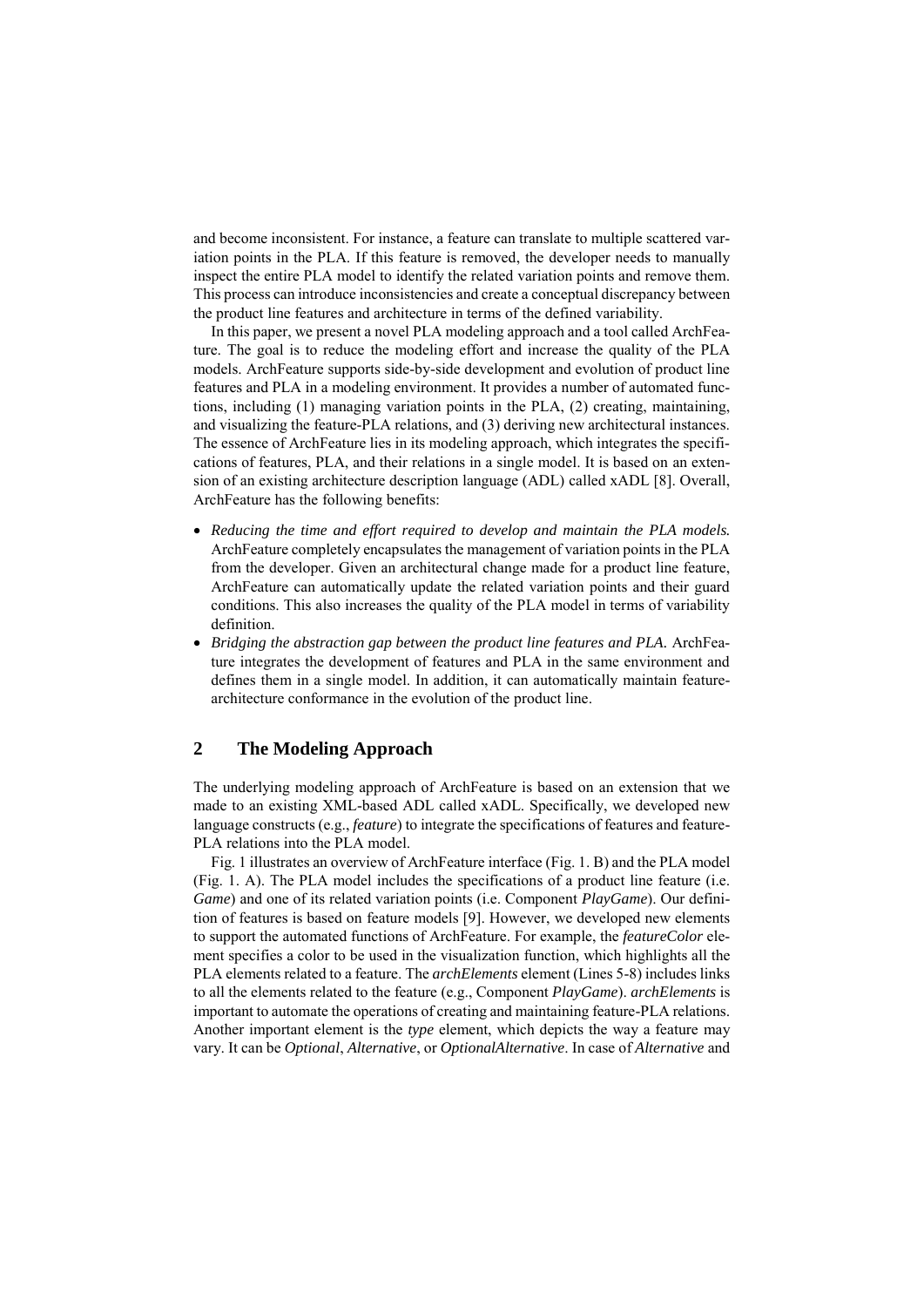*OptionalAlternative* features, the *variants* element is used to identify the feature's variants. Note that ArchFeature does not address the feature relations (e.g., mutual dependency). This is partially because the focus of our work is modeling the PLA. In addition, many existing approaches have specifically addressed the feature relations [\[10\]](#page-6-7).

To the right of Figure 1. A is an example of a component's specification (i.e. Component *PlayGame*). It is based on the original version of xADL. A variation point (Lines 2-11) is embedded to indicate that this is an optional component. It includes a *guard* condition (Lines 3-10) defined as a Boolean expression with an equality operator. The *symbol* element represents the name of the related product line feature (i.e. *Game*). The *value* element indicates when the component should be included. It can be *true*, *false*, or the name of a variant in case of alternative features. If a component is related to multiple features, the guard conditions of all the features are connected via Boolean operators. Guard conditions of all variation points in the PLA are automatically created and managed in ArchFeature as further explained in the following section.

### **3 ArchFeature**

ArchFeature is a modeling environment that is based on the integrated modeling approach introduced in Section 2. It aims to address the challenges of manual development of variation points and maintenance of feature-architecture conformance in modeling PLAs. Fig. 1. B illustrates the interface of ArchFeature. It consists of a feature list and a PLA graphical editor. The feature list enables creating and managing product line features. The PLA editor supports creating, visualizing, and managing PLAs. The figure shows a PLA of a chat application and its features that were developed in ArchFeature. The PLA and features are both defined in the same model (shown in Fig. 1. A). Based on this model, ArchFeature enables the following operations.



**Fig. 1.** Overview of ArchFeature interface and PLA model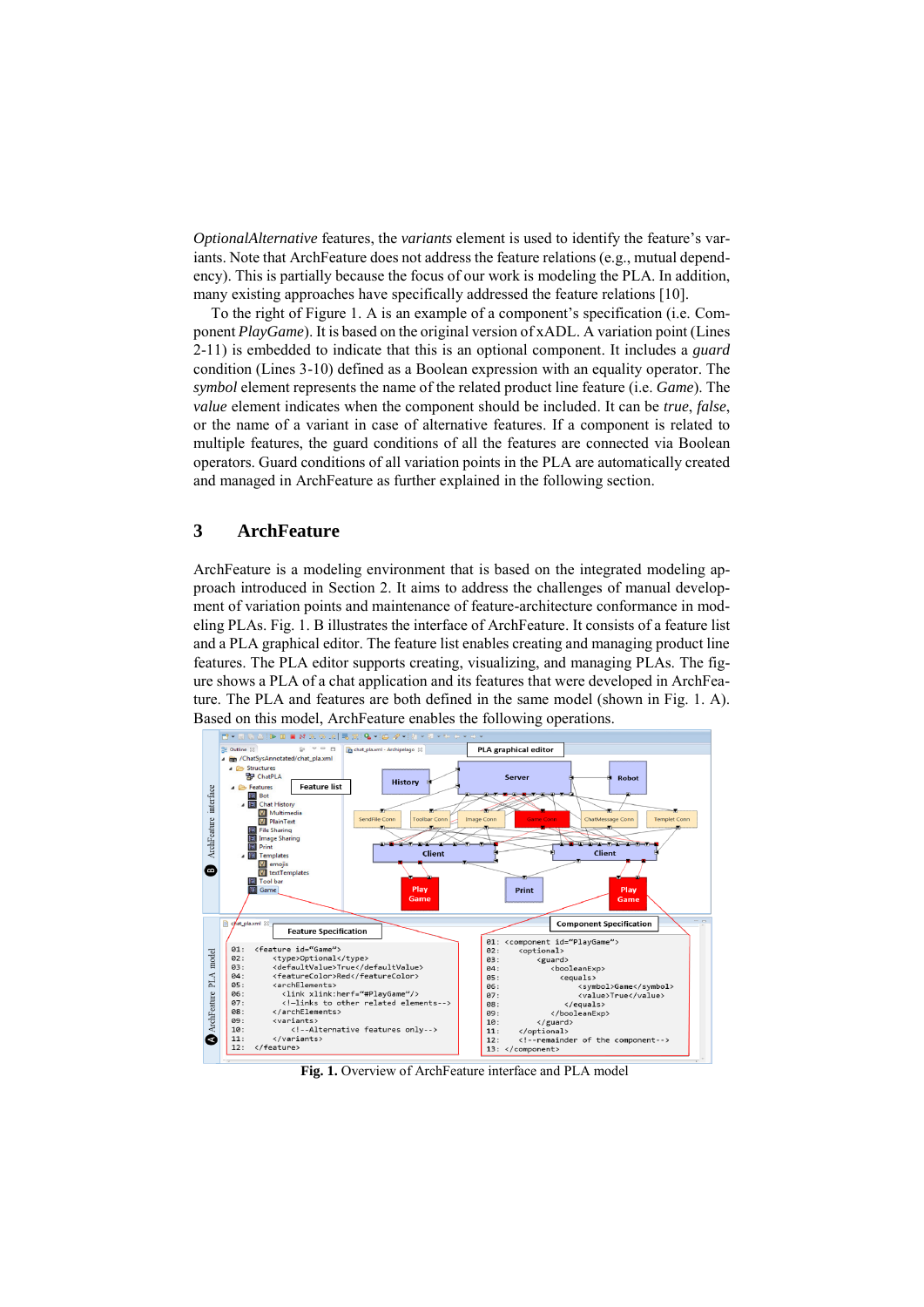**Automatic Variability Management.** Unlike other tools that require manual development of variation points, ArchFeature fully automates this process and encapsulates it from the user. In particular, when a feature is selected, a guard condition referring to that feature is set in the background. When a new architectural element is created, a variation point with the guard condition will be automatically integrated in the element's specification. To support variation points related to multiple features, Boolean operators (e.g., OR) are used to connect multiple guard conditions corresponding to different features. Moreover, ArchFeature can automatically manage variation points of hierarchical elements. It ensures that the guard condition of a parent element covers all the guard conditions of its child elements. Thus, the parent element will always be included when any of its child elements is included.

**Mapping Features to PLA.** ArchFeature automatically manages the feature-PLA relations in the PLA model. This includes:

- *Creating the feature-PLA relations.* ArchFeature supports both automatic and manual ways to relate a feature to PLA elements. The automatic way is useful to map a feature to new architectural elements. The developer can select a feature from the feature list and then enter the editor to modify the PLA. All the new developed architectural elements will be automatically mapped to the selected feature. The manual way is useful for mapping a feature to existing PLA elements. The developer can select a feature and then right click an existing PLA element and select "*Add to Current Feature*". In both ways, the PLA model will be automatically updated.
- *Visualizing feature-PLA relations.* This function helps developers to understand how and where a certain feature is designed in the PLA. Selecting a feature will highlight, with a feature-specific color, all of its related elements in the PLA. The color can be changed by right clicking the feature and selecting "*Change Color*". In Fig. 1. B, the *Game* feature is selected. Correspondingly, all the related elements (e.g., Component *PlayGame*) in the PLA are highlighted in red. Without this function, developers need to manually inspect the entire PLA to identify feature related elements.
- *Maintaining feature-PLA conformance.* ArchFeature can automatically update features and architecture to maintain their conformance when evolutionary changes occur. For example, if a feature is removed, all of its related elements in the PLA will be automatically removed. Thus, the product line features and PLA are kept up-todate and automatically synchronized.

**Deriving New Architectural Instances.** ArchFeature includes a tool, called *Selector*, which can automatically derive new architectural instances from the PLA. Based on the integrated modeling approach, it can automatically list all of the product line features and their values. Then, the developer can configure the PLA by simply changing the features' values and run the application. The result is a new architectural model describing a single product. The new correctly-derived models further prove the applicability and efficiency of ArchFeature in automatically managing and maintaining the PLA and its defined variability.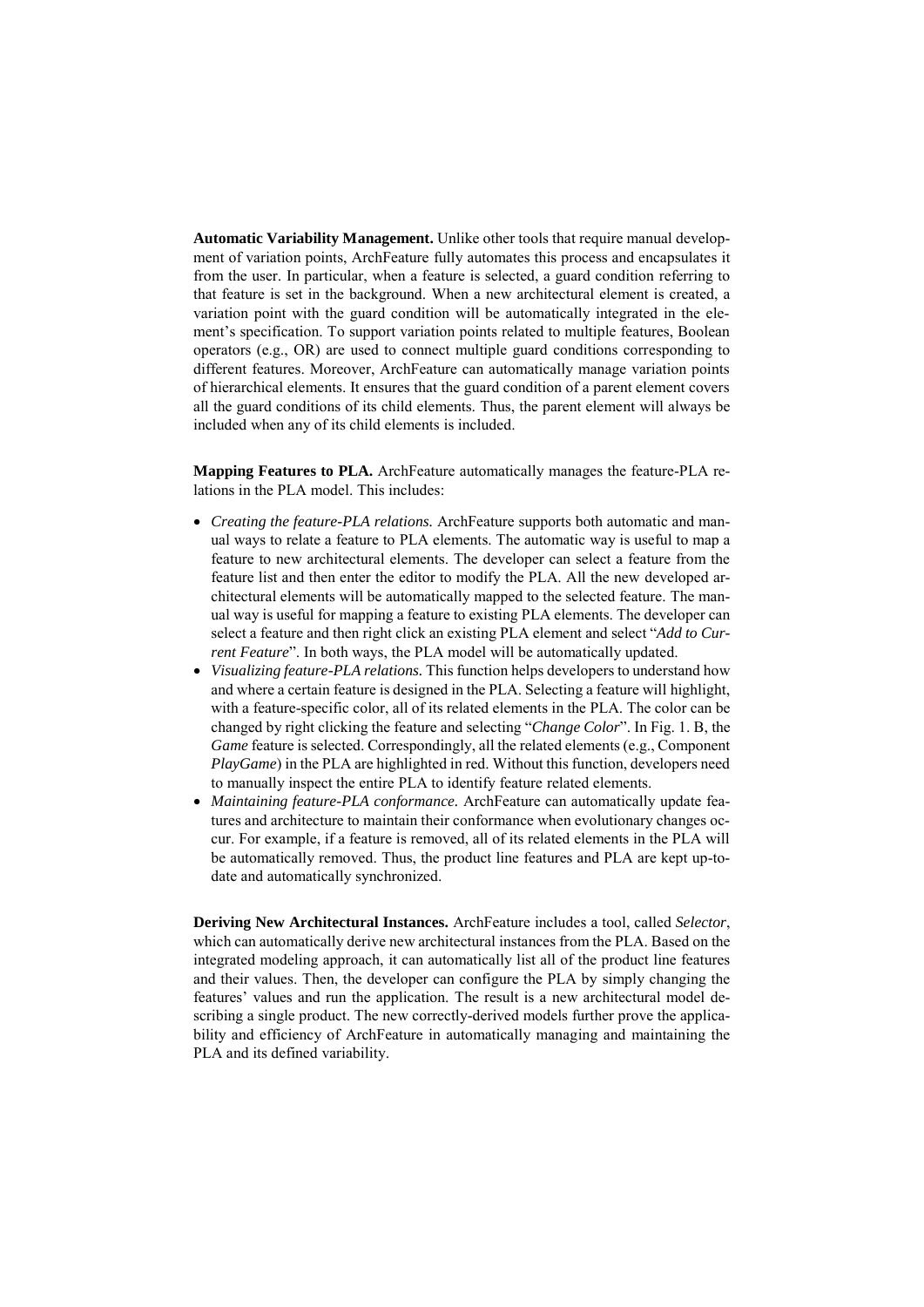### **4 Implementation**

We implemented and integrated ArchFeature in ArchStudio [\[11\]](#page-6-8), an open-source Eclipse toolset used for developing architecture-based software systems. ArchStudio includes a number of tools such as *Archipelago*, *ArchEdit*, and *ArchLight* that can be used to visualize, model, and analyze software architectures. We reused and extended some of these tools in our implementation. First, we extended xADL and developed new language elements to define and integrate features and their relations in the PLA. Second, we extended Archipelago and focused on implementing the functions presented in Section 3. Third, we reused a prototype of a product derivation tool that existed in ArchStudio to build our Selector tool. The original prototype required manual preparation and configuration of the PLA's variation points to derive new architectural instances. We re-built this tool and fully automated the derivation process.

#### **5 User Experience**

To assess the applicability and effectiveness of ArchFeature, we released it to academic and industrial users. The academic users included the students of two classes that we taught at our school. They were given assignments and projects to develop the PLA of an open-source system of their choice. Some examples are Apache Giraph, Scaffold Hunter, and Sweet Home 3D. Students reported that using ArchFeature was easy and straightforward. With a basic knowledge of Eclipse, they were able to model a new PLA without any prior experience of ArchStudio. The automated functions of Arch-Feature made it straightforward to model the PLA without worrying about modeling the variation points or maintaining their conformance with the product line features.

The industrial users included a software architect and a software engineer from Cerner Corporation [\[12\]](#page-6-9). They used ArchFeature to develop a full-featured architecture for Apache Solr 4.2.0 [\[13\]](#page-6-10). Solr is a Java-based open-source system that has approximately 181K SLOC and has been through more than ten years of development. A number of features have been added to it over time. However, an explicit architecture that distinguishes the elements related to different features did not exist before this case study. The architecture model of Solr developed in this case study includes one hundred and eighty three components, twenty eight features, and two hundred and twenty four feature-PLA relations in total. There were twenty seven core components representing the kernel functions of Solr, and the rest are variation points corresponding to twenty eight features. Out of the twenty eight features, fourteen were optional features, eleven were alternative features, and three were optional-alternative features. The total number of feature variants contained in the alternative features was one hundred and forty three. A main issue that was reported is the lack of additional feature types. In particular, an OR feature is needed to allow more than one variant to be selected. This can be addressed by modifying xADL's schema as discussed in Section 2, and it is made our future work. The PLA developed in this case study is available on the ArchFeature website listed in Section 7.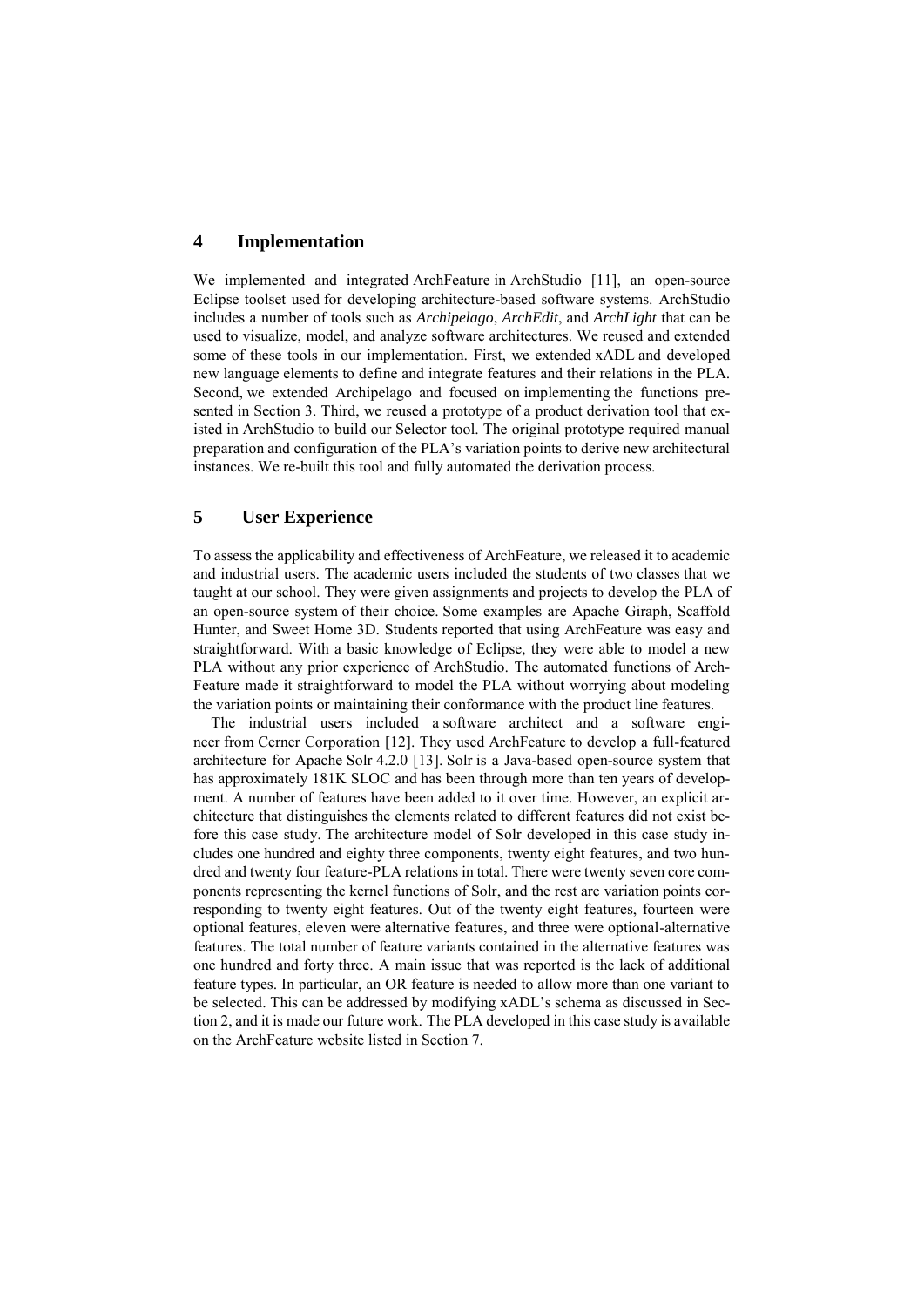### **6 Related Work**

Ménage [\[14\]](#page-6-11) is one of the early tools focusing on PLA modeling. The variation point definition shown in Fig. 1 is based on the design of Ménage. A primary limitation of Ménage is that all the variation points and guard conditions in the PLA have to be manually created. Additionally, it offers limited support for relating features to the PLA and cannot visually distinguish elements related to different features.

Feature template [\[15\]](#page-6-12) advocates superimposition of all variants in a single model called model template that refers to features through annotations. Similar to ArchFeature, Feature template defines Boolean formulas over the feature names and uses them during the derivation process. Unlike ArchFeature, Feature template does not support automatic creation of variation points or visualization of feature-PLA relations.

FeatureMapper [\[16\]](#page-6-13) is a tool that supports mapping features from a feature model to solution artifacts expressed in EMF/Ecore-based languages (e.g. UML2). Both Feature-Mapper and ArchFeature can automatically relate a feature to elements in the solution space. Both support visualization of the feature-PLA relations, and both can derive a model instance based on features configuration. A main difference between them is how variability is defined in the target model. FeatureMapper saves variability information and the feature-PLA relations in a separate mapping file, which can create a conceptual gap between the artifacts as they evolve over time.

Gears [\[17\]](#page-6-14) is a product line framework emphasizing automatic derivation of productspecific artifacts. It includes a product configurator, a feature model, and a set of reusable artifacts containing defined variation points. The product configurator automatically customizes each reusable artifact based on a feature portfolio, and derives artifacts from each stage of the development life-cycle that belong to a product instance. However, Gears does not support integrated modeling of features and PLA.

EASEL [\[7\]](#page-6-15) is another tool that supports PLA modeling based on an extension of xADL. EASEL separates variable architecture elements of a PLA into a number of change sets. Each change set only contains the architecture elements that implement a specific feature. A main issue of EASEL is that it makes a PLA model less understandable as the definition of an architecture element is spread into multiple change sets.

There are tools that focus on mapping the product line features directly to source code, such as FeatureIDE [\[10\]](#page-6-7) and CIDE [\[18\]](#page-6-16). In contrast, ArchFeature focuses on PLA modeling and feature-architecture mapping. The PLA addresses the product line's complexity and diversity at a higher abstraction level than source code. Therefore, it should play a central role in the development of software product lines.

## **7 Tool Availability**

A video demo of ArchFeature is available at: https://youtu.be/FEFGmaDruWo. More information on ArchFeature are available at: [http://info.umkc.edu/sail/archfeature/.](http://info.umkc.edu/sail/archfeature/)

**Acknowledgments.** We thank Varun Narisetty for his help in implementing ArchFeature. We also thank Adam Carter and Jeffrey Lanning for their help with the case study.